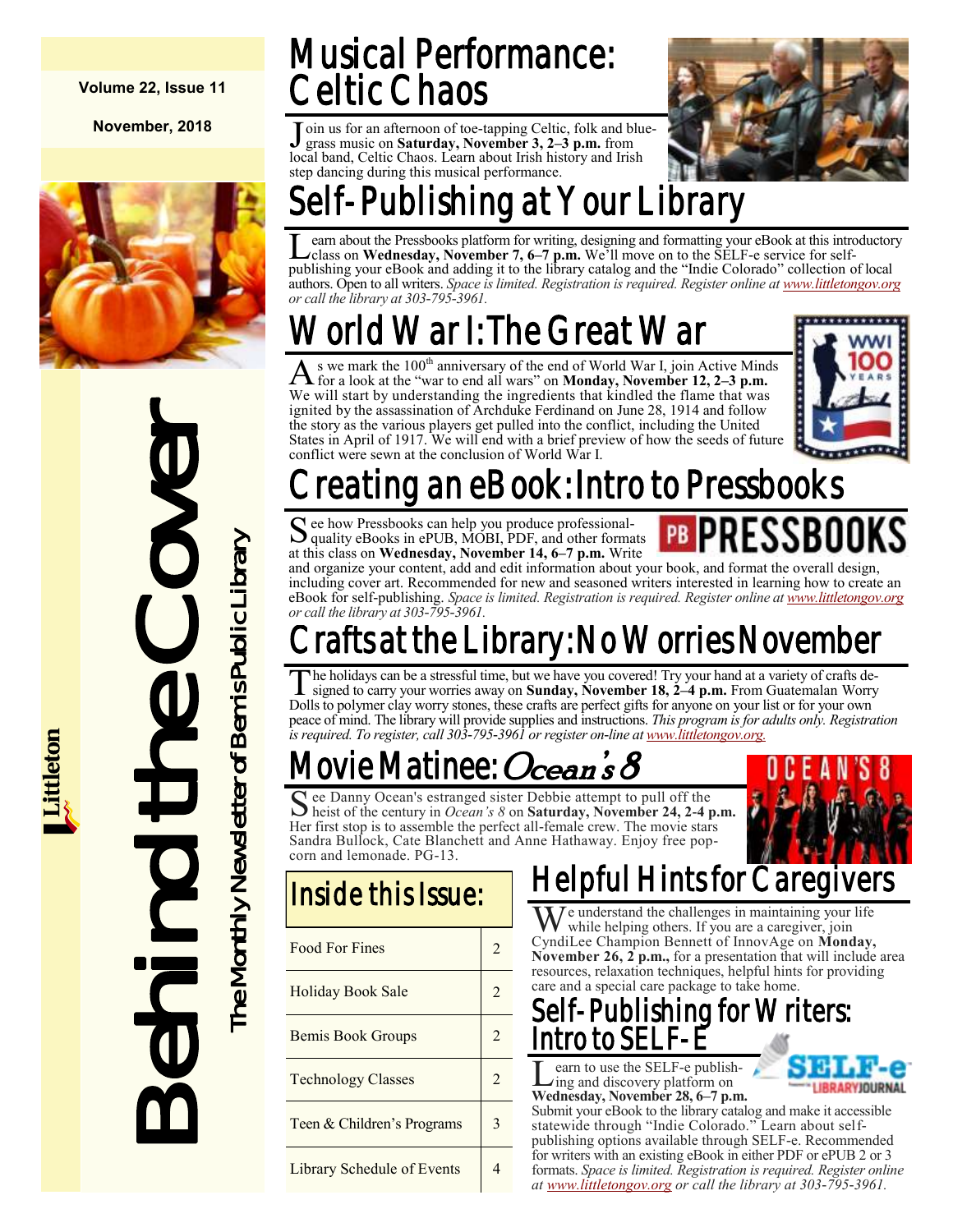## Food For Fines

**D** onate a non-perishable unexpired food item and have an overdue fine removed from your Bemis Library record overdue fine removed from your Bemis Library record **November 11–December 31.** Offer does not apply to lost or damaged books. Food will benefit Integrated Family Community Services which helps people living in western Arapahoe County and northern Douglas County.





## Holiday Book Sale

Holiday shopping was never easier than buying books at the Friends'<br>Holiday Book Sale **November 17–December 31.** Donated books in oliday shopping was never easier than buying books at the Friends' pristine condition that are truly gift worthy and all at reasonable prices. You'll find craft, cooking and children's books, as well as fiction, history, art, current events, gardening, biography and more.

### Books & Beer: Brewing Up Great Discussions



E ach month this book group brews up great discussions at Saint Patrick's Brewing Company. Read our nonfiction book selection and then join us to discuss it over a beverage. No meeting in November or December due to Thanksgiving and Christmas. Join us **Thursday, January 25** to discuss *It's All Relative: Adventures Up and Down the World's Family Tree* by A.J. Jacobs. The discussion starts at 6 p.m., but be sure to get there a little earlier to take advantage of the happy hour prices! Saint Patrick's Brewing Company is located at 2842 W. Bowles Ave, Littleton, CO 80120.

## Book Groups at Bemis

We have a variety of Book Groups that meet throughout the month. Choose a group that suits your interests and join us for some stimulating discussions.

#### **Senior Book Club**

**First Monday of each month at 2 p.m. Nov. 5:** *A Gentleman in Moscow*

by Amor Towles When, in 1922, he is deemed an unrepentant aristocrat by a Bolshevik tribunal, Count Alexander Rostov is sentenced to house arrest in the grand Metropol Hotel across

the street from the Kremlin. Rostov has never worked a day in his life and must now live in an attic room while some of the most tumultuous decades in Russian history are unfolding outside the hotel's doors. Unexpectedly, his reduced circumstances provide him a doorway into a much larg-

er world of emotional discovery. **Dec. 3:** *Mr. Penumbra's 24-Hour Bookstore*

by Robin Sloan The Great Recession has shuffled Clay Jannon away from life as a web-design drone and into the aisles of Mr. Penumbra's 24-



Hour Bookstore. But after a few days on the job, Clay discovers that the store is more curious than either its name or owner might suggest. The customers are few, and they never seem to buy anything―instead, they "check out" obscure volumes from strange corners of the store. Suspicious, Clay engineers an analysis of the clientele's behavior, seeking help from his variously talented friends. But when they bring their findings to Mr. Penumbra, they discover the bookstore's secrets extend far beyond its walls.

#### **Monday Evening Book Group Third Monday of each month at 7 p.m.**

**Nov. 19:** *My Grandmother Asked Me to Tell You She's Sorry* by Fredrik Backman

my grandmaffie

wm

usked me<br>In tell yas **SWEA** Precocious Elsa, a sharp-witted seven-year-old, has only one friend, her protective, eccentric Granny, who tells her nightly bedtime fairy tales of the Land of Almost-Awake. But when cancer takes Granny away, Elsa is tasked with delivering her grandmother's

final letters of apology to the other residents of the building, people whom granny felt she mistreated during her life.

*\* We will meet on the fourth Monday in*

**Feb. 25\*:** *Heft* by Liz Moore Former academic Arthur Opp weighs 550 pounds and hasn't in Yonkers, seventeen-year-old

poor kid in a rich school and pins his hopes on what seems like a promising baseball career. The link between this unlikely pair is Kel's mother, Charlene, a former student of Arthur's, who breaks two decades of silence to ask Arthur to tutor Kel. *\* We will meet on the fourth Monday in February due to President's Day.*

## Technology Classes

B emis has 24 Internet access computers on the lower level of the library, plus another seven located in the Children's Room for use by our patrons in fifth grade and younger. Free Wi- Fi is available throughout the library.

We also offer free computer and Internet classes on a regular basis. To learn about or register for an upcoming class and/or group use of our computer lab, call the library at 303-795-3961. You also may register for classes online at the Library Main Calendar at [www.littletongov.org.](https://www.littletongov.org/city-services/city-departments/bemis-library/library-events-calendar/-curm-10/-cury-2018/-selcat-157) **Classes are held from 9:30–11 a.m. unless otherwise noted.**

- **Mon., Nov. 5: Storing Photos with Google** Never misplace a photo file again when you learn how to use Google Photos. We will cover how to upload files from a computer, how to organize files in albums and how to download photos. *Registration required.* **Prerequisites:** Computer basics (familiarity with keyboard and mouse) and a Gmail account (please contact the library if you need assistance creating an account).
- **Mon., Nov. 12: Basic Canva**

Canva is a free graphic-design tool website you can use online. We'll learn how to make our own beautiful graphics using their simple drag-and-drop format. Everyone will go home with a card they created themselves. **Prerequisites:** Internet comfort (knows how to easily navigate a web browser, open new tabs, etc.), computer comfort (can easily use keyboard and mouse - both left and right clicking and the scroll wheel), and an active email account (must know password). Contact the library if you need assistance setting up an email account.

- **Mon., Nov. 19: Beginning MS PowerPoint** Learn how to create and edit a PowerPoint presentation. We will go over adding slides, changing the theme, adding pictures and clipart and changing the color scheme. We also will go over how to print slides in different layouts. *Registration required.* **Prerequisites**: Computer basics (knows how to use the keyboard, how to right and left click on the mouse) and beginning Microsoft Word (knows how to copy and paste, how to save and basic formatting).
- **Mon., Nov. 26: Facebook Basics** Facebook is a great way to stay in touch with friends and family. Learn the ins and outs of this social media platform as we discuss everything from changing your profile picture to managing your privacy settings. *Registration required.* **Prerequisites:** Computer basics (familiarity with keyboard and mouse) and an email account. Please contact library if you need assistance creating an account.
- **Wed., Nov. 7 & 28: One-on-One Tech Help 30-minute time slots from 1:30–3 p.m.** Sign up for a 30 minute individualized tech assistance appointment with a librarian. *Registration required.*
- **Open Computer Lab: 9:30–11 a.m.** *Every* **Thursday morning.** *No registration required.*  Practice your computer skills and have a little one-on-one time with a computer class instructor. Bring your smartphone or tablet and receive individual help downloading ebooks and eaudiobooks to your device. No registration required.



**Dec. 17:** No book discussion in December **Jan. 28\*:** *A Gentleman in Moscow*

by Amor Towles

See book description above. *January due to the MLK holiday.*

left his rambling Brooklyn home in a decade. Twenty miles away

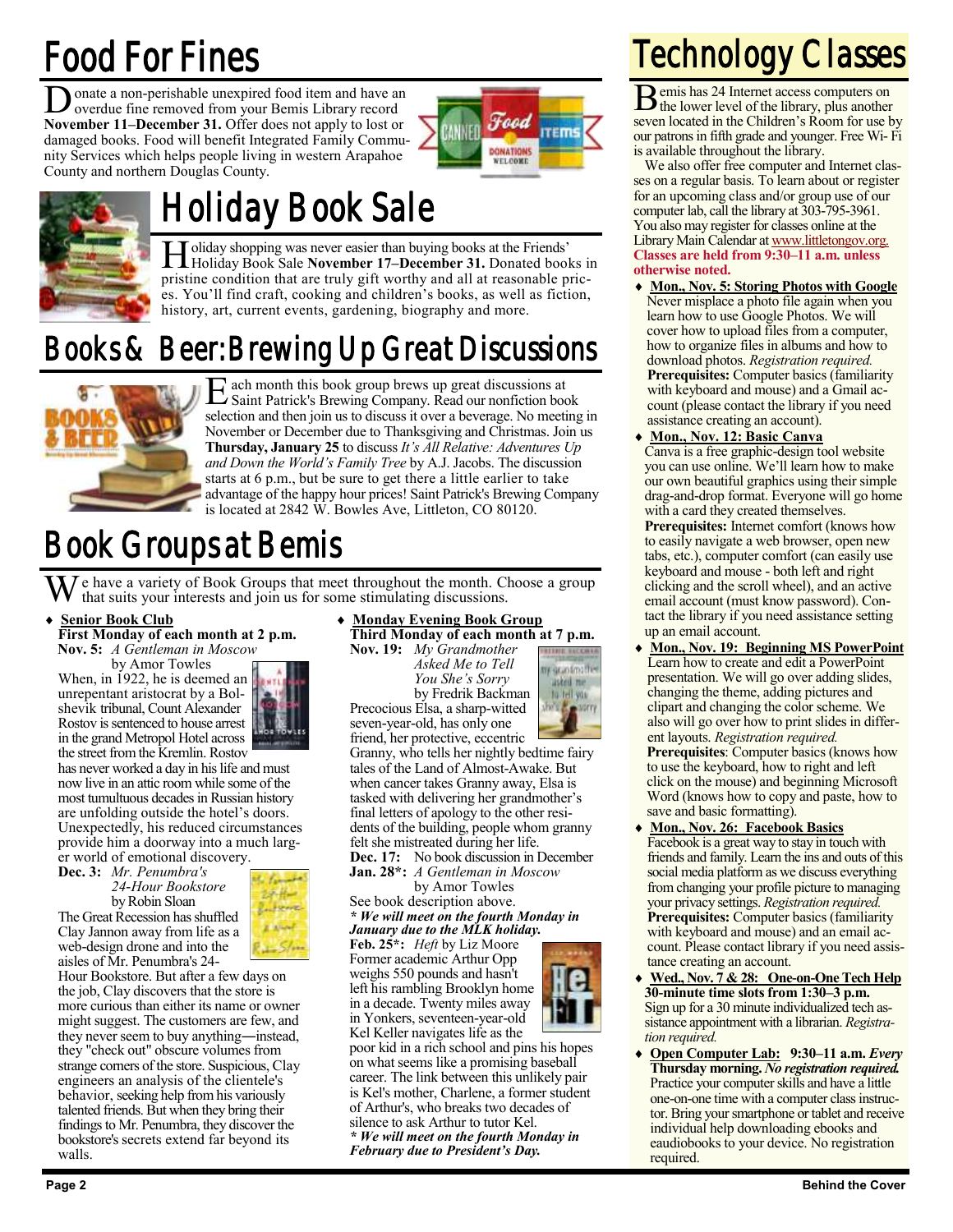

F or more information, call the library at 303-795-3961 and ask for the Teen Deck or send an email to [libem@littletongov.org.](mailto:libem@littletongov.org.)

 **Family Board Game Friday November 9, 5–7:30 p.m.** Bring the whole family and hang out with us after hours to play new and classic board games! Light snacks and drinks served. *This is an afterhours event. Participants without a parent or guardian present must arrange for a ride home at 7:30 p.m. No registration required.*

 **Teen Advisory Group (TAG) 4 th Thursday of every month @ 5 p.m. Nov. 22:No meeting due to Thanksgiving Dec. 27: 5 p.m. Merry Cocoa-mas** TAG, you're it! Enjoy snacks and games while you help us make the library better by assisting with projects, programs and helping us decide what books and games we should purchase.

### National Novel Writing Month

 **NaNoWriMo Kickoff Party Thursday, November 1, 5–7 p.m.** The world needs your novel. Join the national challenge to create a 50,000 word novel in just 30 days at our National Novel Writing Month Kickoff Party. Don't miss this all ages event to celebrate the beginning of NaNoWriMo with snacks, #NaNoWriMo prizes and motivational support. *No registration required.*

 **National Novel Writing Month Write-In Monday November 19, 5–9 p.m.** Join us as we race toward the finish of NaNoWriMo. Come in for an all ages group writing space with snacks, caffeine, and door prizes for writers. *No registration required.*

#### Build It Bigger Lego Event

Join Young Engineers Li<br>
1:30–3:30 p.m. as we use oin Young Engineers Littleton on **Saturday, November 10,**  STEM principles to create awesome machines and build their biggest Lego model yet! *Space is limited. Registration is required. Register online at [www.littletongov.org](https://www.littletongov.org/city-services/city-departments/bemis-library/library-events-calendar/-curm-11/-cury-2018/-selcat-97) or call the library at 303-795-3961.*



# Children's Programs



## Winter Reading Program

**O** ur special Winter Reading Program Season's Readings runs November 1 January 7 for independent readers in grades 1–5. Pick up a reading log in the Children's Room beginning November 17, read chapter books on your own in ur special **Winter Reading Program Season's Readings runs November 17– January 7** for independent readers in grades 1–5. Pick up a reading log in the your free time during the holidays and record the number of pages that you read. Children will meet their goals by completing a certain number of pages based on their grade level. Finishers will receive a free book to keep in addition to other surprises. Visit the Children's Room to find out more.

## Bodies at Bemis

J oin us on **Saturday, November 10, 11–11:30 a.m.** for music, movement, games and fun as we move, groove and grow at the library. For ages 2–6 and their caregivers.

## ventures in Stamps

**V** olunteers from the Rocky Mountain Philatelic Library and the Denver RMPL Young Collectors will be on hand **Sunday**, November 18, 2–4 p.m. to direct a number of self-paced activities for olunteers from the Rocky Mountain Philatelic Library and the Denver RMPL Young Collectors will be on hand **Sunday,** children including Design a Stamp, Stamp Scavenger Hunt, Greetings from America (geography and trivia), Wildlife Safari and more. Children, parents and grandparents are welcome to drop by between 2–4 p.m.



## enes from The Nutcracker

The Littleton Youth Ballet will get<br>For families with children of all ages. he Littleton Youth Ballet will get you in the mood for the holidays with a free dance showcase featuring excerpts from *The Nutcracker* on **Monday, November 19, 3–4 p.m.** 

## op-in Crafts

S top by the Children's Room on Tuesday, November 20, anytime between 10-11 a<br>S for some make and take crafty fun. For children of all ages. No reservations needed. top by the Children's Room on **Tuesday, November 20, anytime between 10–11 a.m.** 

## ool Science Light & Color (including Lasers

Did you know that color is really just a figment of your imagination? On Tuesday, Nov, 3-3:45 p.m., learn how your brain creates all the colors you "see" from the light whenters your eyes, even colors that don't exist. For id you know that color is really just a figment of your imagination? On **Tuesday, Nov, 20, 3–3:45 p.m.**, learn how your brain creates all the colors you "see" from the light which

## Movie Matinee - *Incredibles 2*

r. Incredible is left to care for the kids while Elastigirl is out saving the world in *Incredibles 2* on **Wednesday, November 21, 2–4 p.m.** Snacks will be provided. For ages 3 and up. Children under the age of 8 must attend with an adult. PG. Length: 116 minutes. *Reservations required. Call 303-795-3961 and ask for the Children's Room beginning Nov. 7 to sign up.*



## oing Programs

#### *No Story times the week of November 19.*

- **All Together Now Story Time: All Ages. Monday at 9:30 or 10:30 a.m. and Wednesday at 10:30 a.m. & 4 p.m.** Thirty minutes of stories, songs and activities. For children of all ages, but children under age 3 *must* attend with an adult.
- **Story Box: Ages infant-36 months. Tuesday at 9:30 & 10:30 a.m. and Wednesday, Thursday & Friday at 9:30 a.m.** Thirty minutes of stories and songs for children and a caring adult to introduce the joys of rhythm, rhyme and reading.
- **Preschool Story Time: Thursday at 11 a.m. Ages 3 and older.** Thirty minutes of stories, songs and activities with a *puppet show on November 1.*
- **Artful Story Time: Friday 11 a.m. Ages 3 and older.** Stories, music and art combine for 30 minutes of fun with a *puppet show November 2.*
- **Ready, Set, BUILD! Lego Club: Grades K–5, Saturday, November 3, 3 p.m.** You bring the creativity and we'll provide the Lego bricks. *Registration required.*
- **Paws to Read: Grades K–5, Saturday, November 10, 10 a.m.–noon** Kids are able to practice reading to a furry friend. Call 303-795-3961 to register for a 20 minute spot. *Presented by Denver Pet Partners* and *The Delta Society.*